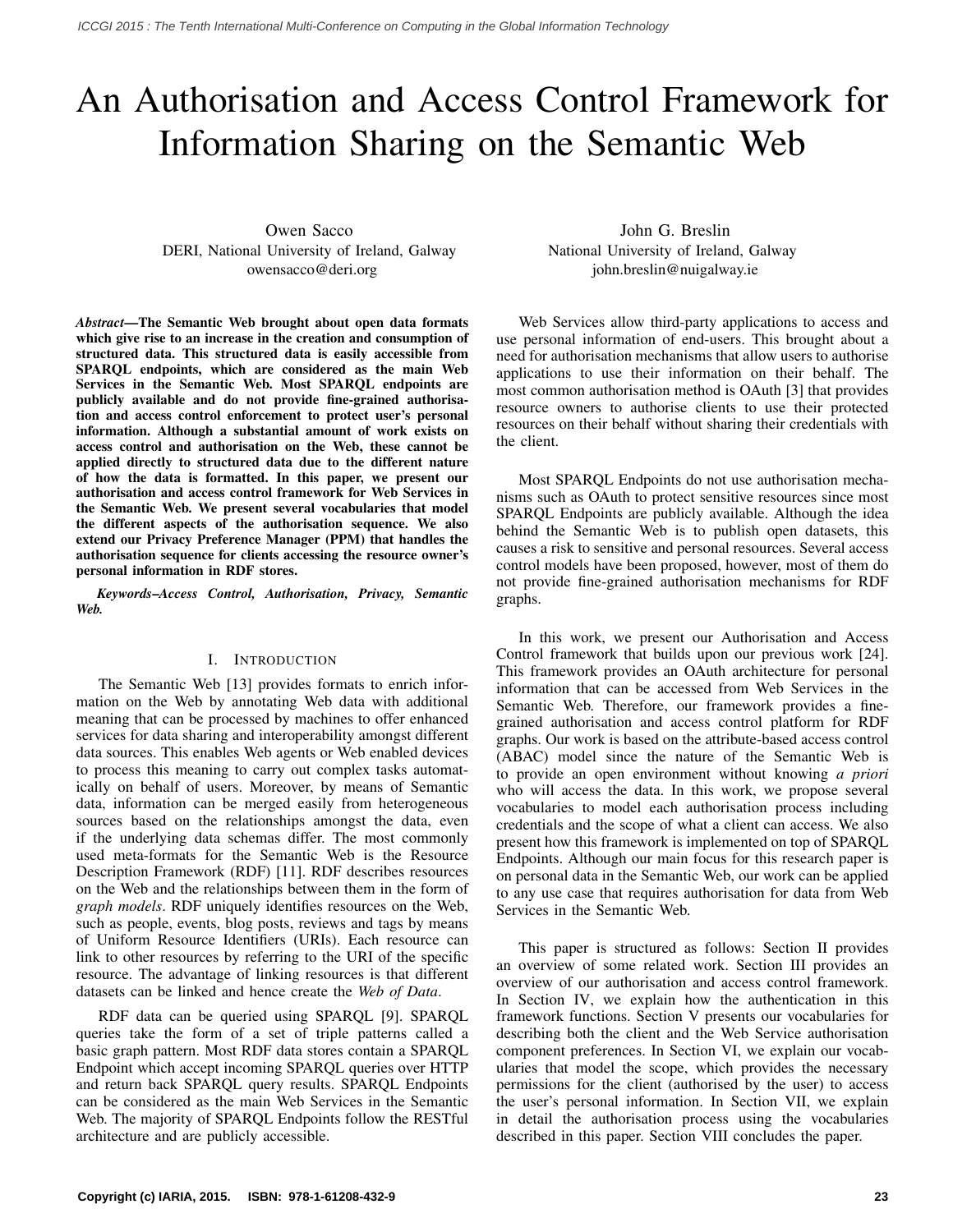## II. RELATED WORK

The authors in [26] propose a method that uses OAuth to authorise clients to access data from triple stores. This work uses usernames and passwords for authentication rather than leveraging the benefits of WebID. Moreover, the OAuth protocol implemented in this work does not use client credentials. Furthermore, the access control ontology presented in this work does not provide fine-grained access control on protected resources but restricts SPARQL clauses. This ontology is also a role-based model that relies on pre-defined access control policies bound to the user's roles.

Similarly, the OpenLink Software Virtuoso [12] RDF store provides OAuth for its SPARQL endpoint. Although this store uses WebID for authentication, the user can authorise or decline the requested SPARQL query rather than fine-grained authorisation for specific resources.

The eXtensible Access Control Markup Language [20] is an XML based language for expressing a large variety of access control policies. Although the XACML is widely used [16], [18], it does not provide the necessary elements to define fine-grained access control statements for structured data. It also does not contain enough semantics to describe what the actual access restriction is about and also does not semantically define which attributes a client or requester must satisfy. Moreover, this method does not provide an authorisation method to authorise third-party applications to use resource owner's data on their behalf.

The Protocol for Web Description Resources (POWDER) [2] is designed to express statements that describe what a collection of RDF statements are about. The descriptions expressed using this protocol are text based and therefore do not contain any semantics that can define what the description states.

The authors in [19] propose a privacy preference formal model consisting of relationships between objects and subjects. The proposed formal model however does not provide any authorisation mechanism for third-party applications to access RDF stores. The authors in [15] propose an access control framework by specifying privacy rules using the Semantic Web Rule Language (SWRL) [1]. This approach also does not provide any authorisation mechanisms for third-party applications to access SPARQL Endpoints. Moreover, this approach relies that the system contains a SWRL reasoner. In [17] the authors propose a relational based access control model called RelBac which provides a formal model based on relationships amongst communities and resources. This approach requires to specifically define who can access the resource(s) but does not provide any authorisation mechanism for third-party applications to access SPARQL endpoints.

The authors in [14] propose an expressive logic-based technique for the specification of security properties. However, this approach requires another language and framework in order to process security policies, unlike our work that uses RDF to express the polices that can be processed by the SPARQL engine.

## III. AUTHORISATION AND ACCESS CONTROL FRAMEWORK – OVERVIEW

The Authorisation and Access Control Framework, illustrated in Figure 1, provides authentication and authorisation



Figure 1. The Authorisation and Access Control Framework

mechanisms for RDF data. It is designed to be deployed over SPARQL Endpoints as a Web Service to control and filter data accessed by third-party clients. The authorisation flow in this framework follows the OAuth 2.0 [3] sequence. This Authorisation and Access Control framework is developed within the Privacy Preference Manager (PPM).

The PPM [22], [24] is an access control manager that provides users to create fine-grained access control policies, known as privacy preferences, for RDF data. The manager also filters requested data by returning back only a subset of the data which is granted access as specified by the privacy preferences. The PPM was developed as a Web application either as a centralised Web application hosted on a centralised server or in a Federated Web environment where users could host their own manager on servers where they desire.

The PPM provides users to login to their manager and create their privacy preferences for their RDF data. Moreover, they could also login to other user's manager and request data. The PPM would return back only that data which the user is granted access – based on the privacy preferences.

The PPM also offers an API which could be integrated within other applications. However, the PPM does not provide any Web Service API whereby third-party applications could call the PPM over HTTPS to benefit from the access control features which it offers. Moreover, it does not provide any authorisation methods to enable users to authorise thirdparty applications which information they could access and consume. Therefore, we have extended the PPM to provide RESTful methods where third-party applications could send their SPARQL query to the manager and receive back the filtered RDF data. Furthermore, we have extended the PPM with an authorisation component to handle the authorisation process of third-party applications.

The PPM is designed to handle the requests sent to SPARQL Endpoints from client applications using the RESTful architecture. The PPM handles the requests by (1) requesting the resource owner (i.e. user) to authenticate with the PPM; (2) requesting the resource owner to authorise the client which data it can consume; and (3) sends back a filtered subset of the data which the client is authorised to access. The SPARQL Endpoints should be configured to accept requests sent only from the PPM.

The authentication and authorisation sequence in our framework, as illustrated in Figure 2, consists of: (1) the resource owner (i.e. user) requests a service from the client; (2) the client sends a request for temporary credentials to the PPM – the request includes the client credentials that identify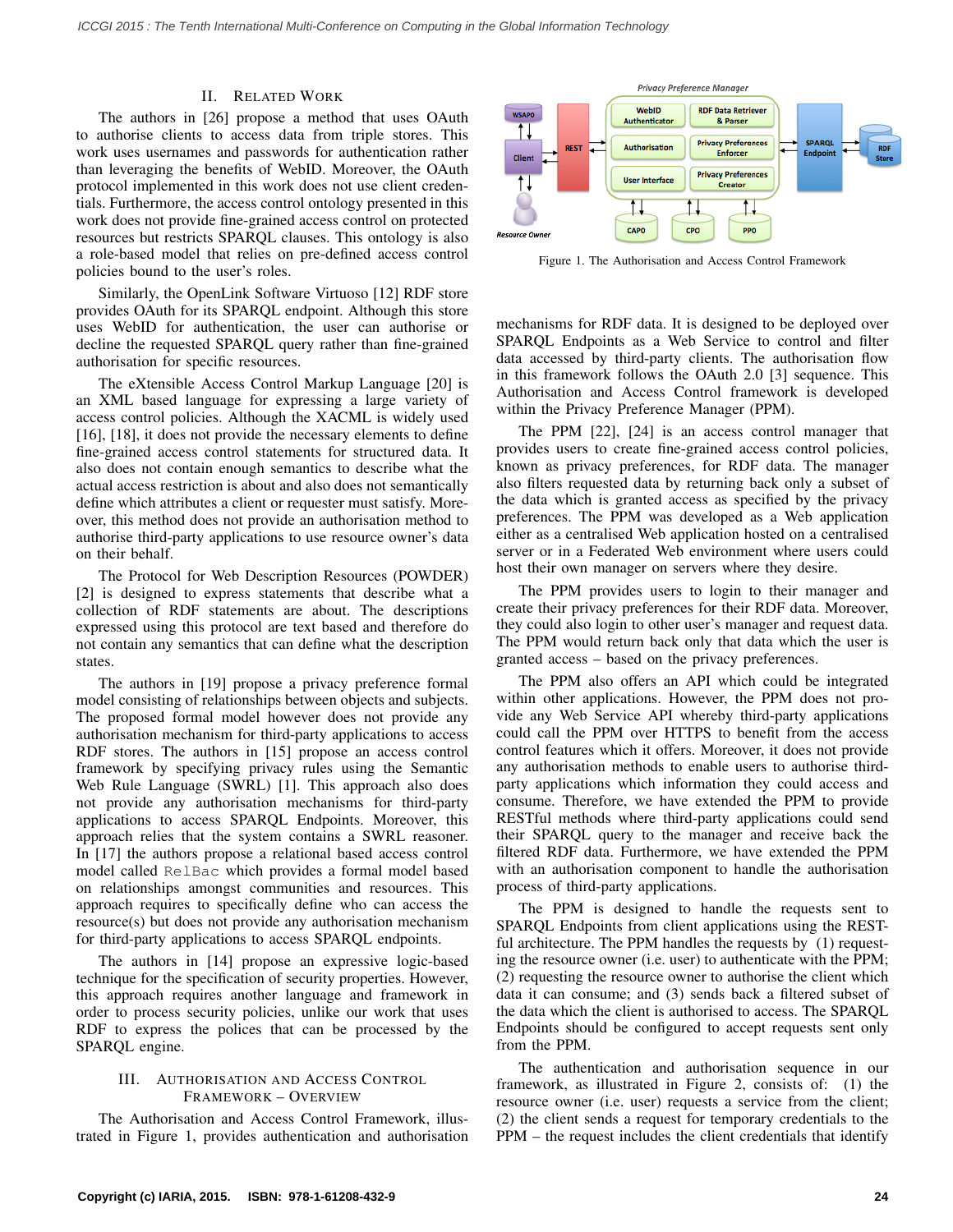

Figure 2. The Authorisation and Access Control Sequence

the client, and the temporary credentials identify the authorisation sequence; (3) the temporary credentials are granted to the client; (4) the client redirects the resource owner to the PPM – the redirect request includes the client's callback URI and the temporary credentials; (5) the resource owner authenticates with the PPM; (6) the resource owner authorises the client by selecting which scope and permissions that will be granted to the client; (7) the PPM sends back the temporary token including a verifier to the client; (8) the client then exchanges the verified temporary token to the access token credentials by sending a request to the PPM – the request includes the temporary token and the verifier; (9) the PPM sends back the access token credentials to the client; (10) the client then sends the SPARQL query (together with the access token credentials) to the PPM; (11) the PPM sends the SPARQL query to the SPARQL Endpoint and the SPARQL Endpoint sends back the query result; (12) the PPM sends back the client only a filtered result set based on what the resource owner had authorised the client which data it can access; and (13) the client renders the service and displays the results to the resource owner.

#### IV. AUTHENTICATION

Most Web applications request users to provide a username and password in order to authenticate themselves into the system. In Semantic Web applications, the WebID protocol [25] is used as an authentication method. It provides a mechanism whereby users can authenticate using FOAF and X.509 certificates over SSL. The digital certificates contain the public key and a URI that points to the location where the FOAF profile is stored. The WebID authentication mechanism parses the WebID URI from the certificate and retrieves the FOAF profile from its location. The public key in the certificate and the public key in the FOAF profile are checked to grant the user access if the public keys match. The WebID certificates can be self-signed certificates.

Once the resource owner is redirected to authenticate with the PPM, the resource owner is requested to provide a WebID certificate. The PPM's authentication module handles the WebID authentication process by using a WebID verifier that checks that the keys in both the certificate and the FOAF profile match. The advantage of using URIs to identify resource owners is that it eliminates the users to register or create



Figure 3. Credentials Ontology (CO)

multiple accounts on various servers. If the keys match, then the resource owner is authenticated with the PPM.

Definition 1: Authentication. Let PPM be a PPM instance, Cert an SSL digital signed certificate, O a resource owner identified by a URI and  $P$  a resource owner's FOAF profile. Let  $Certificate(Cert, O)$  mean that  $Cert$  is the SSL certificate of O,  $Profile(P, O)$  mean that P is the profile of O,  $Verify(Cert, P)$  mean that the public key in Cert is verified with the public key in P and  $\text{Authenticate}(PPM, O)$ mean that  $O$  is authenticated with  $PPM$ . Thus, Authentication is defined:

$$
Certificate(Cert, O) \land Profile(P, O) \land Verify(Cert, P)
$$
  

$$
\Rightarrow Authentication(PPM, O) \qquad (1)
$$

#### V. MODELLING AUTHORISATION PREFERENCES

In this section we present: (1) the *Credentials Ontology (CO)* which is a light weight vocabulary to describe both the client and the Web Service (i.e. the PPM) credentials; (2) the *Client Authorisation Preferences Ontology (CAPO)* which is a light weight vocabulary to describe the client details when a client registers with the PPM; and (3) the *Web Service Authorisation Preference Ontology (WSAPO)* which is a light weight vocabulary to describe the details of the Web Service authorisation component (i.e. the PPM) to be used by the client during the authorisation process.

#### *A. Credentials Ontology (CO)*

The *Credentials Ontology (CO)* [7], illustrated in Figure 3, is a light weight vocabulary to describe three types of credentials: (1) *temporary or request token credentials*; (2) *client credentials*; and (3) *access token credentials*.

The *temporary or request token credentials* identify an authorisation sequence. These tokens are randomly generated for each authorisation request. The *client credentials* identify a particular client. These credentials are created when a client registers with a PPM in order to be able to access the data stored within the SPARQL Endpoint. The *access token credentials* are generated by the PPM each time after the resource owner authorises the client to use his/her personal data on his/her behalf. The access token credentials identify the scope and permissions which the resource owner granted the client at a particular instance.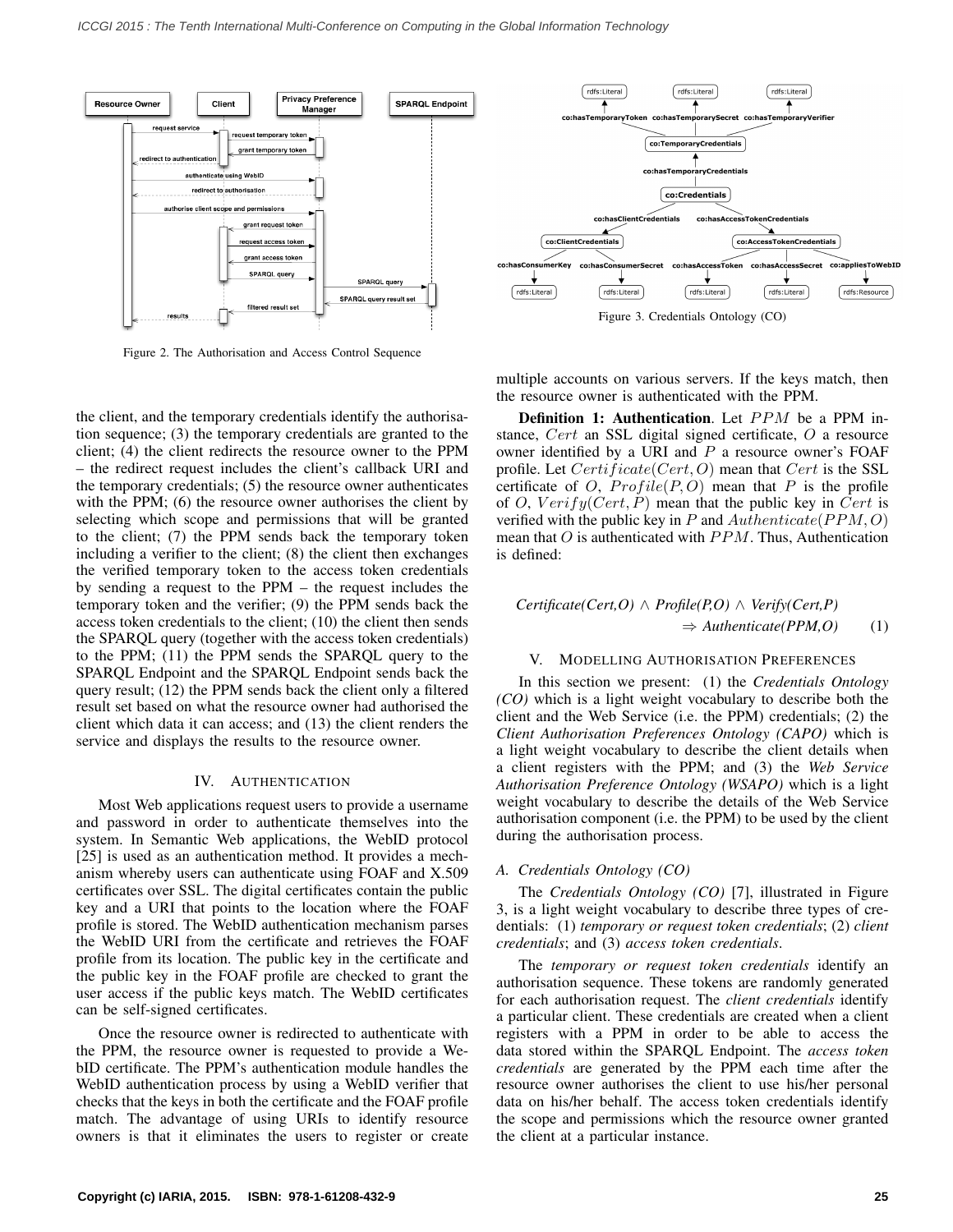The *Credentials Ontology (CO)* provides the following classes and properties to describe the three types of credentials:

- co:Credentials is the main class of CO and the credentials described using this vocabulary will be instances of this class.
- co:TemporaryCredentials is a class that describes the temporary or request token credentials. This class provides the co:hasTemporaryToken property that defines an identifier for an authorisation request. This identifier is generated whenever the client requests an authorisation sequence. The co:hasTemporarySecret property defines the shared secret generated by the PPM for the authorisation request. This shared secret is used for signing the authorisation requests. This class also provides a co:hasTemporaryVerifier property that defines a verification identifier generated by the PPM once the resource owner authenticates and completes the authorisation process.
- co:ClientCredentials is a class that describes the client credentials. This class provides the co:hasConsumerKey property that defines an identifier for a client sending requests to the SPARQL Endpoint through the PPM. This identifier is generated when the client registers with the PPM to consume the data from the SPARQL Endpoint. Therefore, the client must store this identifier and use it whilst sending requests to the PPM. This class also provides the co:hasConsumerSecret property that defines the shared secret generated by the PPM. This shared secret is also generated when the client registers with the PPM and it is used for signing the requests. Similar to the consumer key, the client must store this shared secret.
- co:AccessTokenCredentials is a class that describes the access token credentials. This class provides the co:hasAccessToken property which describes the identifier to the client's authorised scope and permissions authorised by the resource owner. This class also provides co:hasAccessSecret property which describes the shared secret for signing the requests after the authorisation process is complete. Both the access token and the access secret are generated by the PPM after the resource owner completes the authorisation sequence. This class also provides co:appliesToWebID property which links the access token credentials to the resource owner's WebID URI who authorised the client.

#### *B. Client Authorisation Preferences Ontology (CAPO)*

The *Client Authorisation Preferences Ontology (CAPO)* [5], illustrated in Figure 4, is a light weight vocabulary that describes client details which are stored in the CAPO repository – as illustrated in Figure 1. These details are created once the client is registered with the Web Service (i.e. the PPM). The client details are used by the PPM to verify clients during the authorisation process.

The CAPO vocabulary provides the following classes and properties:

• capo:Client is the main class of CAPO and instances of this class define clients that can make use of the authorisation sequence of the Web Service (i.e. the PPM).



Figure 4. Client Authorisation Preferences Ontology (CAPO)



Figure 5. Web Service Authorisation Preferences Ontology (WSAPO)

- capo:hasDomain is a property that defines the client's domain. This is used as additional security to allow requests received only from this domain.
- capo:hasHosting is a property that defines the URI where the client is hosted on.
- capo:hasCallback this property defines the client's callback URI. Although the callback URI is passed within the requests, this is also used for additional security since the callback URI in the request must match the callback URI defined using this vocabulary.
- capo:hasCredentials this property defines the client's credentials defined using the Credentials Ontology (CO) which are generated on registration with the Web Service (i.e. the PPM).
- capo:hasHomepage this property defines the client's homepage.

Other terms could be used from other vocabularies to define other details such as dcterms:title defines the title given to a client; dcterms:description defines the client's description; dcterms:created defines the date when the client's details were registered; and dcterms:creator defines the creator of the client's details.

## *C. Web Service Authorisation Preferences Ontology (WSAPO)*

The *Web Service Authorisation Preferences Ontology (WS-APO)* [10], illustrated in Figure 5, is a light weight vocabulary that describes the details of the Web Service authorisation component which are stored in the WSAPO repository – as illustrated in Figure 1. These details are used by the client during the authorisation process.

The WSAPO vocabulary provides the following classes and properties:

• wsapo:WebService is the main class of WSAPO and instances of this class define Web Services that provide the authorisation architecture such as the PPM.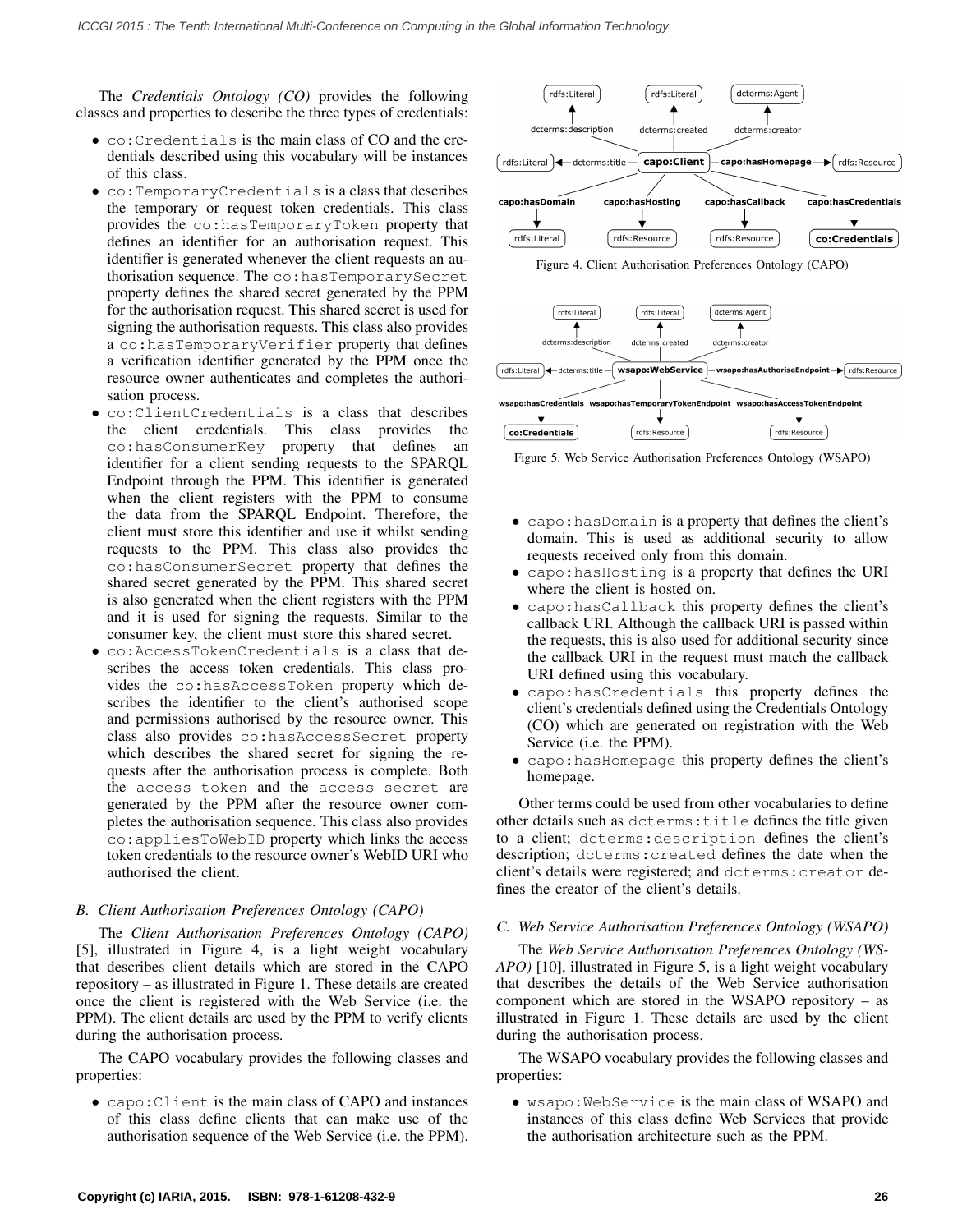- wsapo:hasCredentials this property defines the client's credentials defined using the Credentials Ontology (CO) which are generated on registration with the Web Service (i.e. the PPM). These are used to identify the client during the authorisation sequence.
- wsapo:hasTemporaryTokenEndpoint is a property that defines the Web Service's temporary token credentials endpoint. This allows a client to request for temporary token credentials.
- wsapo:hasAccessTokenEndpoint is a property that defines the Web Service's access token credentials endpoint. This allows a client to exchange verified temporary token credentials to access token credentials.
- wsapo:hasAuthoriseEndpoint is a property that defines the Web Service's authorisation endpoint. This allows a client to use the authorisation architecture by sending the temporary credential tokens to this endpoint. Once the authorisation is complete, the Web Service will return verified temporary token credentials (i.e. the temporary token credentials together with the verifier).

Other terms could be used from other vocabularies to define other details such as dcterms:title defines the title given to a Web Service; dcterms:description defines the Web Service's description; dcterms:created defines the date when the Web Service authorisation component details were created; and dcterms:creator defines the creator of the Web Service authorisation component details.

## VI. MODELLING PERMISSIONS

Apart from modelling the details of both the client and the Web Service (i.e. the PPM), the authorisation scope and permissions which the resource owner grants the client in order to access the protected resources should be modelled as well. The scope and permissions are modelled using the Client Permissions Ontology (CPO) – explained in this section. This light weight vocabulary uses the Privacy Preference Ontology (PPO) to model the permissions.

## *A. Privacy Preference Ontology (PPO) – Overview*

The Privacy Preference Ontology (PPO) [8], [21], [23] - is a light-weight Attribute-based Access Control (ABAC) vocabulary that allows users to describe fine-grained privacy preferences for restricting or granting access to non-domain specific Linked Data elements, such as Social Semantic Data. Among other use-cases, PPO can be used to restrict part of FOAF profiles records only to clients or users that have specific attributes. It provides a machine-readable way to define settings such as "Provide my personal phone number only to my family" or "Grant write access to my technical blog only to my co-workers".

As PPO deals with RDF(S)/OWL data, a privacy preference, defines: (1) the resource, statement, named graph, dataset or context it must grant or restrict access to; (2) the conditions refining what to grant or restrict (for example defining which resource as subject or object to grant or restrict); (3) the access control privileges; and (4) a SPARQL query, (AccessSpace) *i.e.* a graph pattern representing what must be satisfied by the client or user requesting information. The access control type includes the Create, Read and Write (which also includes Update, Delete and Append) access control privileges.



Figure 6. Client Permissions Ontology (CPO)

## *B. Client Permissions Ontology (CPO)*

The *Client Permissions Ontology (CPO)* [6], illustrated in Figure 6, is a light weight vocabulary that describes the scope and permissions which the resource owner grants to the client. The scope and permissions are used by the PPM to grant (or deny) the client access to the resource owner's protected resources.

The CPO vocabulary provides the following classes and properties:

- cpo:ClientPermission is the main class of CPO and instances of this class define the scope and permissions the resource owner has granted a particular client.
- cpo:appliesToClient this property defines which client (as described using the CAPO vocabulary) the scope and permissions apply to.
- cpo:hasPermission is a property that defines the scope and permissions defined using the PPO vocabulary. For example, if the client wants to have access to a particular resource, for instance an email address, the cpo:hasPermission would define a ppo:PrivacyPreference that would ppo:appliesToResource the email address with an acl:Read access control privilege.
- cpo:hasCredentials this property defines the temporary token credentials and the access token credentials defined using the Credentials Ontology (CO) once these are generated by the PPM and granted to the client.
- cpo:expireDateTime this property defines when the scope and permissions expire.

Other terms could be used from other vocabularies to define other details such as dcterms:created defines the date when the scope and permissions were created and dcterms:creator defines the creator.

## VII. AUTHORISATION

Whenever the resource owner requests a service from the client, the client reads the temporary token endpoint URI from the WSAPO datastore for that particular Web Service (i.e. PPM). The client sends a request for the temporary token credentials from this endpoint URI and once retrieved, the client redirects the resource owner to authenticate with the PPM.

Once the resource owner is authenticated using WebID as explained in section IV, the PPM first checks within the CPO datastore whether there are any valid access token credentials already granted to that client by that resource owner for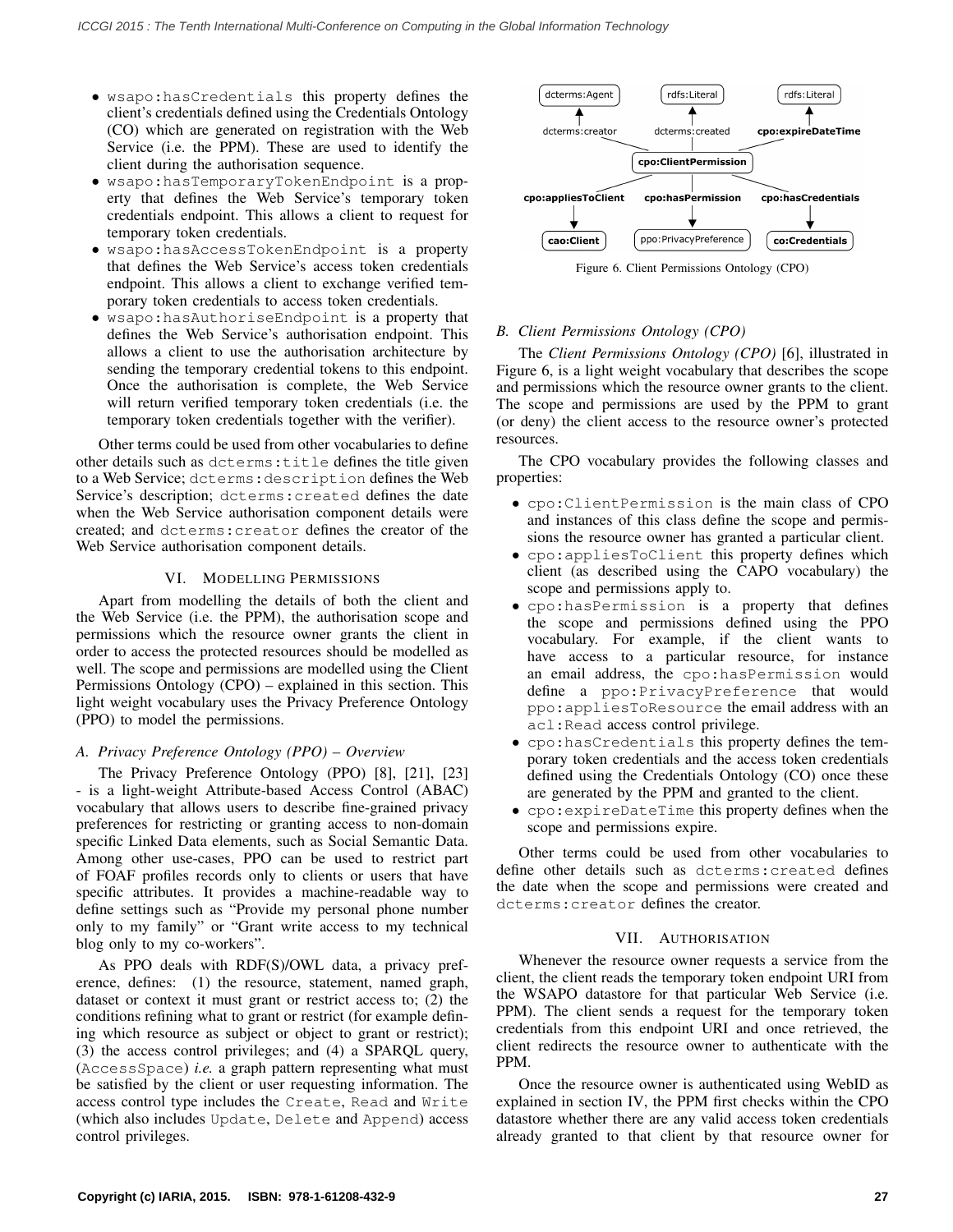the same request. If valid access token credentials exist, the temporary token credentials are verified and sent to the client. Moreover, the client's permissions defined using CPO are created containing the verified temporary token credentials, the access token credentials that already exist and the permissions which were already granted. Otherwise, the PPM checks if there are any privacy preferences in the PPO store created by the resource owner that authorise the client access to the protected resources. If privacy preferences exist, then the client's permissions defined using CPO are created that link to these privacy preferences. The temporary token credentials are also verified and sent to the client.

When neither any valid access token credentials or privacy preferences exist, then the resource owner is presented with an authorisation page whereby the PPM requests the user to authorise the client's request. The requested SPARQL query is first parsed using the ARC2 [4] SPARQL query parser and presented to the resource owner. The resource owner either authorises the client the whole request; or selects which protected resources the client can access; or denies the whole request. Moreover, the resource owner selects the temporality of the permissions by specifying the expiry date and time. However, any authorised credentials can be revoked any time. Depending on the resource owner's decision, the client's permissions are defined using CPO and the temporary token credentials are verified. The client then exchanges the verified temporary token credentials to access token credentials by requesting the access token endpoint URI.

Whenever the client sends the SPARQL query together with the access token credentials to the PPM, the PPM will send back only what the client is granted to access; based on the client's permissions defined using CPO.

**Definition:** Authorisation. Let  $C$  be a client,  $O$  a resource owner identified by a URI,  $R$  a resource and  $A$ an access control privilege. Let  $Request(C, R)$  mean that C requested R,  $Resource(R, O)$  mean that R is the resource of O,  $Assign(A, O)$  mean that A is assigned by O,  $AssignAccess(R, A)$  mean that R is assigned access A and  $Authorise(R, C)$  mean that C is authorised R. Thus, Authorisation is defined:

## *Request(C,R)* ∧ *Resource(R,O)* ∧ *Assign(A,O)* ∧ *AssignAccess(R,A)* ⇒ *Authorise(R,C)* (2)

#### VIII. CONCLUSION AND FUTURE WORK

SPARQL endpoints, which are the most commonly used Web Services in the Semantic Web, are publicly accessible and do not provide any authentication, authorisation and access control functionality. Therefore, in this paper we have presented our authorisation and access control framework that provides resource owners to authorise third-party applications to consume their resources within RDF stores on their behalf. We have presented several vocabularies, namely: (1) the *Credentials Ontology (CO)*; (2) the *Client Authorisation Preferences Ontology (CAPO)*; (3) the *Web Service Authorisation Preferences Ontology (WSAPO)*; and (4) the *Client Permissions Ontology (CPO)* that model several aspects of the authorisation sequence. We have also extended the *Privacy Preference Manager (PPM)* to handle the authorisation sequence for SPARQL endpoints.

As future work, we will enhance the PPM to assert the trustworthiness of third-party applications. The authorisation sequence will become more autonomous since clients will have to satisfy a trust value threshold in order to be authorised to consume the resource owner's protected resources.

#### ACKNOWLEDGMENT

This work is funded by the Science Foundation Ireland under grant number SFI/08/CE/I1380 (Líon 2) and by an IRCSET scholarship co-funded by Cisco systems.

#### **REFERENCES**

- [1] SWRL: A Semantic Rule Language Combining OWL and RuleML. http://www.w3.org/Submission/SWRL, 2004. [Online; accessed 31- July-2015].
- [2] Protocol for Web Description Resources (POWDER). http://www.w3. org/TR/powder-dr, 2009. [Online; accessed 31-July-2015].
- [3] OAuth 2.0 Authorization Framework. http://tools.ietf.org/html/rfc6749, 2012. [Online; accessed 31-July-2015].
- [4] ARC 2 RDF Store. https://github.com/semsol/arc2, 2013. [Online; accessed 31-July-2015].
- [5] Client Authorisation Preferences Ontology (CAPO). http://vocab.deri. ie/capo#, 2013. [Online; accessed 31-July-2015].
- [6] Client Permissions Ontology (CPO). http://vocab.deri.ie/cpo#, 2013. [Online; accessed 31-July-2015].
- [7] Credentials Ontology (CO). http://vocab.deri.ie/co#, 2013. [Online; accessed 31-July-2015].
- [8] Privacy Preference Ontology (PPO). http://vocab.deri.ie/ppo#, 2013. [Online; accessed 31-July-2015].
- [9] SPARQL Query Language for RDF. http://www.w3.org/TR/ sparql11-overview, 2013. [Online; accessed 31-July-2015].
- [10] Web Service Authorisation Preferences Ontology (WSAPO). http:// vocab.deri.ie/wsapo#, 2013. [Online; accessed 31-July-2015].
- [11] Resource Description Framework (RDF). https://www.w3.org/RDF, 2014. [Online; accessed 31-July-2015].
- [12] OpenLink Software Virtuoso Universal Server. http://virtuoso. openlinksw.com, 2015. [Online; accessed 31-July-2015].
- [13] T. Berners-Lee, J. Hendler, and O. Lassila. The Semantic Web. *Scientific American*, 284:34–43, 2001.
- [14] E. Bertino, F. Buccafurri, E. Ferrari, and P. Rullo. A logic-based approach for enforcing access control. *J. Comput. Secur.*, 8(2,3):109– 139, Aug. 2000.
- [15] B. Carminati, E. Ferrari, R. Heatherly, M. Kantarcioglu, and B. Thuraisingham. A Semantic Web Based Framework for Social Network Access Control. In *Proceedings of the 14th ACM Symposium on Access Control Models and Technologies, SACMAT '09*, 2009.
- [16] S. Franzoni, P. Mazzoleni, S. Valtolina, and E. Bertino. Towards a finegrained access control model and mechanisms for semantic databases. In *ICWS 2007*, 2007.
- [17] F. Giunchiglia, R. Zhang, and B. Crispo. Ontology Driven Community Access Control. *Trust and Privacy on the Social and Semantic Web, SPOT'09*, 2009.
- [18] R. Hebig, C. Meinel, M. Menzel, I. Thomas, and R. Warschofsky. A web service architecture for decentralised identity- and attribute-based access control. In *ICWS 2009.*, 2009.
- [19] P. Kärger and W. Siberski. Guarding a Walled Garden Semantic Privacy Preferences for the Social Web. *The Semantic Web: Research and Applications*, 2010.
- [20] Oasis. eXtensible Access Control Markup Language (XACML) Version 3.0. 2009.
- [21] O. Sacco and J. G. Breslin. PPO & PPM 2.0: Extending the privacy preference framework to provide finer-grained access control for the web of data. In *I-SEMANTICS '12*, 2012.
- [22] O. Sacco and A. Passant. A Privacy Preference Manager for the Social Semantic Web. In *Semantic Personalized Information Management Workshop*, SPIM'11, 2011.